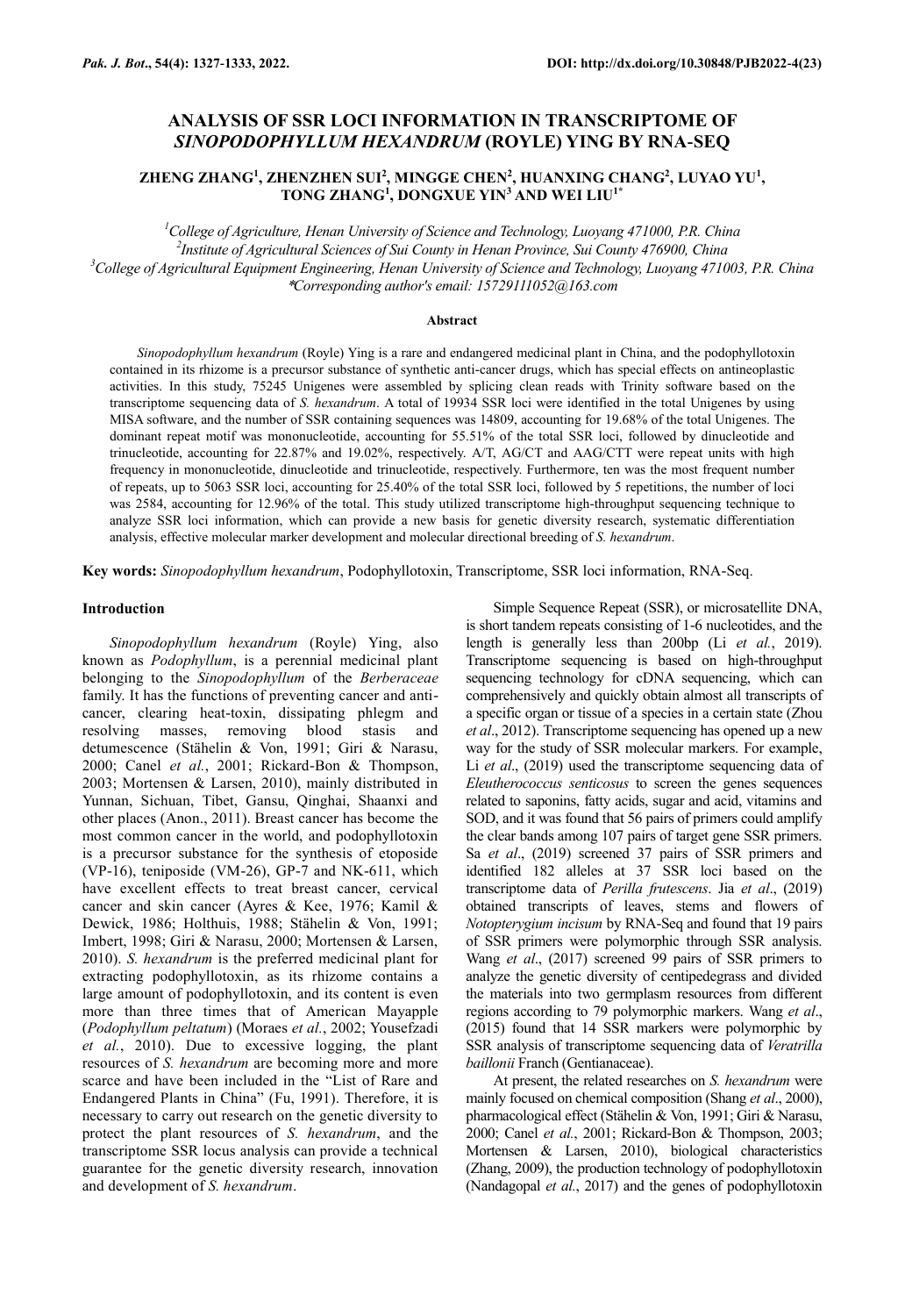synthesis (Lau & Sattely, 2015), etc. Only a few scholars have reported the genetic diversity of *S. hexandrum* based on AFLP (Xiao *et al.*, 2006), ISSR (Xiao *et al.*, 2006; Shen *et al.*, 2019), SCoT (Chen *et al*., 2013), and RAPD (Xiao *et al.*, 2015). However, there are few reports on SSR molecular markers of *S. hexandrum*. Therefore, this study selected *S. hexandrum* samples from Gansu, Shaanxi and Tibet as test materials, and then used RNA-Seq to analyze SSR loci information in transcriptome based on the homogenous garden experiment. The result of study can provide a new tool for genetic diversity research, systematic differentiation analysis, effective molecular marker development and directional breeding of *S. hexandrum* at molecular level, which is of great significance for the innovation, development and reasonable protection of *S. hexandrum* resources.

# **Material and Methods**

**Plant samples:** The samples were taken from the *S. hexandrum* Germplasm Resource Nursery (E107°35'46.75", N33°49°10.44") in Wanhuashan Medicinal Botanical Garden, Huangbaiyuan Town, Taibai County, Shaanxi Province. In *S. hexandrum* resource nursery, five-year rhizomes of *S. hexandrum* provenances from Gansu, Shaanxi and Tibet were taken in May, 2020, and three plants were randomly selected from each provenance. Approximately 20g rhizomes from each single *S. hexandrum* plant were stored in RNAhold preservation solution [Shenggong Bioengineering (Shanghai) Co., Ltd.] at -80℃ for further analysis.

**Extraction and detection of total RNA:** The rhizomes of *S. hexandrum* were treated with liquid nitrogen and extracted total RNA with TRIzol kit (Invitrogen, USA). The specific operation steps were performed according to the instructions of the TRIZOL kit. The purity and integrity of the RNA was used agarose gel electrophoresis, NanoPhotometer® spectrophotometer (IMPLEN, CA, USA), Agilent Bioanalyzer 2100 system (Agilent Technologies, CA, USA) to accurately detect (Yan *et al.*, 2018).

**Library construction, sequencing and assembly:** A total amount of 1.5 µg RNA per sample was used as input material for the RNA sample preparations, and sequencing libraries were generated using NEBNext® Ultra™ RNA Library Prep Kit for Illumina® (NEB, USA). The library was preliminarily quantified by Qubit2.0 Fluorometer, then used Agilent 2100 bioanalyzer to detect the insert size of the library. Finally, the effective concentration of the library was accurately quantified by qRT-PCR technology (the effective concentration of the library was higher than that of 2nM) to ensure the quality of the library (Ou *et al*., 2019). Paired-end sequencing was performed using Illumina Novaseq 6000 for the 9 cDNA libraries of *S. hexandrum* rhizomes after the library quality inspection was qualified. The clean reads were obtained after the sequenced fragments passed the quality control, and then used Trinity (v2.4.0) to splice and assemble the clean reads (Grabherr *et al.*, 2011).

**Analysis and screening of SSR loci:** In this study, MISA software (version 1.0) was used to perform the analysis of the *S. hexandrum* unigenes, in order to search and identify Simple Sequence Repeat (SSR). The minimum number of repeats for each corresponding unit size was set as follows: when using mononucleotide as repeat unit, the minimum number of repeats was at least 10; when dinucleotide was used as repeat unit, the number of repeats was at least 6; when using trinucleotide, tetranucleotide, pentanucleotide and hexanucleotide as repeat units, the minimum number of repeats was 5 (Wang *et al.*, 2018). At the same time, if the distance of two SSR sequences was less than 100 bp, they will be considered as one SSR locus (Wang *et al*., 2018; Zhang *et al*., 2019).

### **Results**

**Quality control analysis of transcriptome sequencing data:** Table 1 showed that the transcriptome sequencing results of *S. hexandrum*. After 9 samples were sequenced by the transcriptome, 195681371 raw reads were obtained. The sequencing data of each sample was filtered to remove reads containing adapter, reads containing ploy-N and low quality reads from raw reads, and a total of 191065788 clean reads were obtained. The clean base was above 6 Gb, the average GC-content was 43.59%, Q20 (The percentage of bases with a Phred value greater than 20 in the total bases) and Q30 (The percentage of bases with a Phred value greater than 30 in the total bases) were more than 97% and 93%, respectively. These data indicated that the quality of the clean data was relatively high, which could be used for the subsequent analysis of this study.

| Table 1. Quality control analysis of transcriptome sequencing data of Sinopodophyllum hexandrum. |  |  |
|--------------------------------------------------------------------------------------------------|--|--|
|                                                                                                  |  |  |

| <b>Sample</b> | Raw reads | Clean reads | <b>Clean bases</b> | <b>Error</b> rate | Q20   | Q30   | GC%   |
|---------------|-----------|-------------|--------------------|-------------------|-------|-------|-------|
| Gansu 1       | 21327501  | 20718294    | 6.22G              | 0.02              | 98.02 | 94.22 | 43.31 |
| Gansu 2       | 21328231  | 20798416    | 6.24G              | 0.02              | 98.05 | 94.34 | 43.74 |
| Gansu 3       | 22235107  | 21799613    | 6.54G              | 0.03              | 97.77 | 93.67 | 43.71 |
| Shaanxi 1     | 23673883  | 23196443    | 6.96G              | 0.03              | 97.84 | 93.74 | 42.87 |
| Shaanxi 2     | 21158826  | 20667859    | 6.20G              | 0.03              | 98.01 | 94.13 | 43.87 |
| Shaanxi 3     | 20666977  | 20196666    | 6.06G              | 0.02              | 98.21 | 94.53 | 43.81 |
| Tibet 1       | 23150071  | 22663283    | 6.80G              | 0.02              | 98.05 | 94.19 | 43.75 |
| Tibet 2       | 20875840  | 20332098    | 6.10G              | 0.02              | 98.14 | 94.38 | 43.92 |
| Tibet 3       | 21264935  | 20693116    | 6.21G              | 0.02              | 98.10 | 94.28 | 43.34 |
| Total         | 195681371 | 191065788   |                    |                   |       |       |       |
| Average       |           |             |                    |                   |       |       | 43.59 |

Q20 and Q30 means the percentage of bases with a Phred value greater than 20 and 30 in the total bases, respectively [Phred=-10Log10(e)]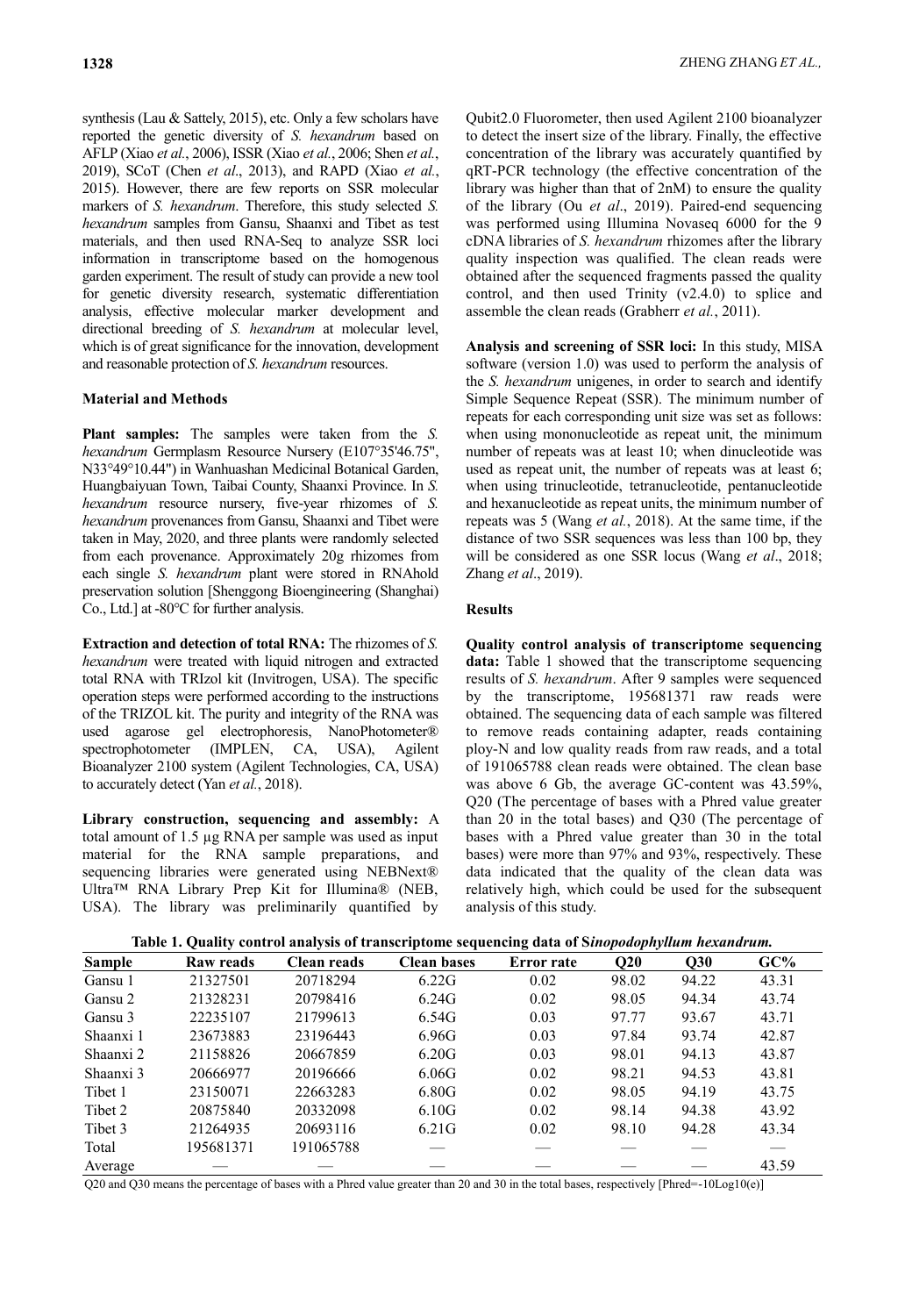

Fig. 1. Unigenes length distribution map.



Fig. 2. SSR locus repeat type.

**Sequence assembly and cluster analysis:** Clean reads was assembled and spliced by de novo using Trinity (v2.4.0), and then used Corset software to carry out cluster analysis (Fig. 1). The results showed that a total of 75245 Unigenes were obtained, ranging in length from 301 to 16637 bp, with an average length of 969 bp and a total length of 72926778 bp. Fig. 1 showed that there were 29598 Unigenes in the range of 300 to 500 bp in length, 22992 Unigenes with lengths ranging from 500 bp to 1 Kbp, 14382 Unigenes ranging in length from 1 Kbp to 2 Kbp,

and 8273 Unigenes ranging in length over 2 Kbp. These data indicated that there were more Unigenes distributed between 300 bp-500 bp and 500 bp-1 Kbp. In addition, the N50 (the length of the spliced transcript  $\geq$  50% of the total length) was 1397nt and N90 (the length of the spliced transcript  $\geq 90\%$  of the total length) was 418nt.

**The number and distribution of SSR loci in** *S. hexandrum* **transcriptome:** Table 2 showed the number and distribution of SSR loci in the transcriptome of *S. hexandrum*. It found that a total of 19934 SSR loci were identified from 75245 Unigenes using MISA software. The number of SSR containing sequences was 14809, accounting for 19.68% of the total Unigenes, and the frequency of occurrence of SSR was 26.49%. Furthermore, there were 3671 of these Unigenes containing more than one SSR locus, and the number of SSRs present in compound formation was 1818.

**Table 2. SSR loci information of the transcriptome in** *S. hexandrum.*

| <b>Type</b>                                    | Number of<br><b>SSRs</b> |
|------------------------------------------------|--------------------------|
| Total number of sequences examined             | 75 245                   |
| Total size of examined sequences (bp)          | 72 926 778               |
| Total number of identified SSRs                | 19 9 34                  |
| Number of SSR containing sequences             | 14 809                   |
| Number of sequences containing more than 1 SSR | 3671                     |
| Number of SSRs present in compound formation   | 1818                     |

Figure 2 showed that six nucleotide repeat types were detected based on the transcriptome of *S. hexandrum*, and the proportion of different nucleotide repeat types were quite different. Similarly, the distribution map of SSR motifs also illustrated this point very well (Fig. 3). In detail, mononucleotide, dinucleotide and trinucleotide were the dominant repeat motifs, the most abundant motif was mononucleotide (11065, accounting for 55.51% of the total SSR loci), followed by dinucleotide and trinucleotide, with the number of 4560 and 3793, accounting for 22.87% and 19.02% of the total SSR loci, respectively. The number of repeats of tetranucleotide, pentanucleotide and hexanucleotide were relatively less, which were 331, 67 and 118, respectively, accounting for 1.66%, 0.34% and 0.60% of the total SSR loci, respectively.

**Number of repeat**

**Table 3. Distribution of repeat times of SSR locus in** *S. hexandrum* **transcriptome.**

| Motif type        | Number of repeat |          |              |          |      |          |          |          |              |              |  |
|-------------------|------------------|----------|--------------|----------|------|----------|----------|----------|--------------|--------------|--|
|                   |                  | 6        | 7            | 8        | 9    | 10       | 11       | 12       | 13           | $\geq$ 14    |  |
| Mononucleotide    | 0                | $\theta$ | $\mathbf{0}$ | $\theta$ | 0    | 4676     | 1891     | 1026     | 722          | 2750         |  |
| Dinucleotide      | $\theta$         | 1235     | 741          | 575      | 443  | 303      | 225      | 178      | 131          | 729          |  |
| Trinucleotide     | 2203             | 766      | 389          | 178      | 117  | 79       | 11       | 16       | 13           | 21           |  |
| Tetranucleotide   | 239              | 61       | 19           |          |      | 4        |          | $\theta$ | $\mathbf{0}$ |              |  |
| Pentanucleotide   | 47               | 19       | 0            | $\theta$ |      | $\theta$ | $\theta$ | $\theta$ | $\theta$     | $\mathbf{0}$ |  |
| Hexanucleotide    | 95               |          | 5            | 4        | 2    |          | $\theta$ | $\theta$ | 3            |              |  |
| Total             | 2584             | 2088     | 1154         | 762      | 564  | 5063     | 2128     | 1220     | 869          | 3502         |  |
| Proportion $(\%)$ | 12.96            | 10.47    | 5.79         | 3.82     | 2.83 | 25.40    | 10.68    | 6.12     | 4.36         | 17.57        |  |
|                   |                  |          |              |          |      |          |          |          |              |              |  |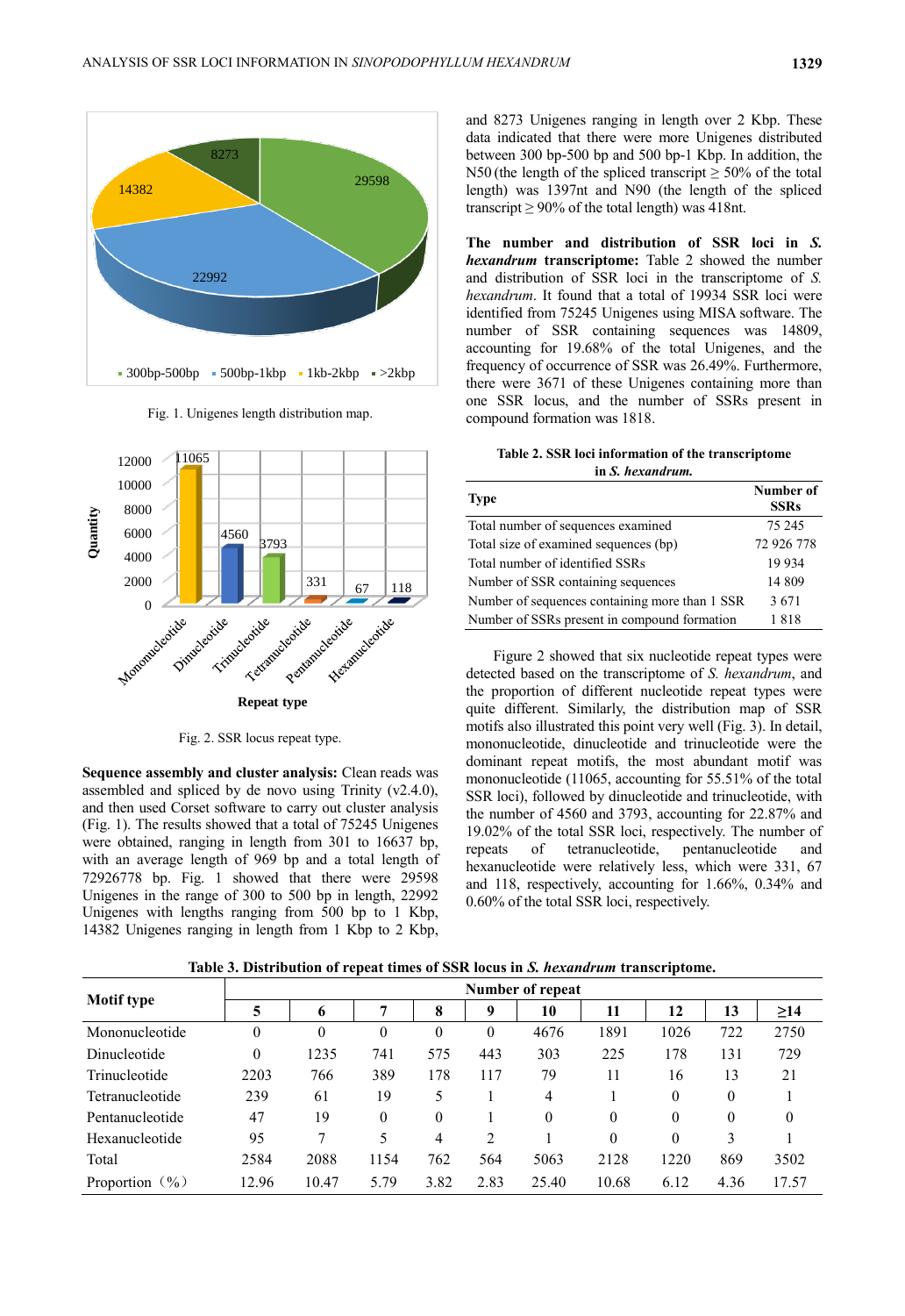

Fig. 3. Distribution of SSR motifs. The X coordinate (SSR motif unit) is the motif type, Y coordinate (repeat type) corresponds to the legend according to the color for the specific number of repeats, and Z coordinate (repeat counts) is the number of SSR.



Fig. 4. Distribution map of the number of repeat units in *S. hexandrum* transcriptome (only displaying mononucleotide, dinucleotide and trinucleotide).

**Repeat unit types and frequencies of SSR loci:** Fig. 4 showed that the distribution map of repeat units of SSR loci in *S. hexandrum* transcriptome. A total of 120 SSR loci with different types of repeat unit were detected in the transcriptome of *S. hexandrum*, and the quantity of the repeat units from mononucleotide to hexanucleotide were 2, 4, 10, 22, 15 and 67, respectively. There were two types of repeat units in mononucleotide, namely A/T and C/G, which appeared 10674 times and 391 times respectively, accounting for 53.55% and 1.96% of the total SSR loci. A/T was not only the most repeat unit in mononucleotide, but also the most repeat unit of all repeat units. Of the dinucleotide repeat motifs, AG/CT and AT/AT were the most abundant repeat units that appeared 2654 times and 1337 times respectively, with frequencies of 13.31% and 6.71% of the total SSR loci, respectively. The most abundant units of trinucleotide repeat motifs were AAG/CTT, which appeared 1043 times, accounting for 5.23% of the total, followed by AAT/ATT and ACC/GGT, which appeared 756 times (3.79%) and 602 times (3.02%), respectively.

Table 3 showed the results of statistical analysis of SSR loci repetitions in the transcriptome of *S. hexandrum*. The results exhibited that the repetitions of SSR loci were mostly concentrated in 5-13, with a total of 16432 loci, accounting for 82.43% of the total SSR loci. With the increase of repeat times, the number of loci gradually decreased. The highest times of repeats was 10, reaching 5063 loci, accounting for 25.40% of the total SSR loci, followed by 5 times, with 2584 SSR loci, accounting for 12.96% of the total SSR loci.

## **Discussion**

Molecular marker is a kind of genetic markers based on the polymorphism of biological macromolecules. In the broad sense, molecular genetic markers include DNA markers and protein markers, while in the narrow sense, molecular markers only refer to DNA markers (Zhao *et al.*, 2000). At present, some molecular markers such as RFLP, RAPD, SSR,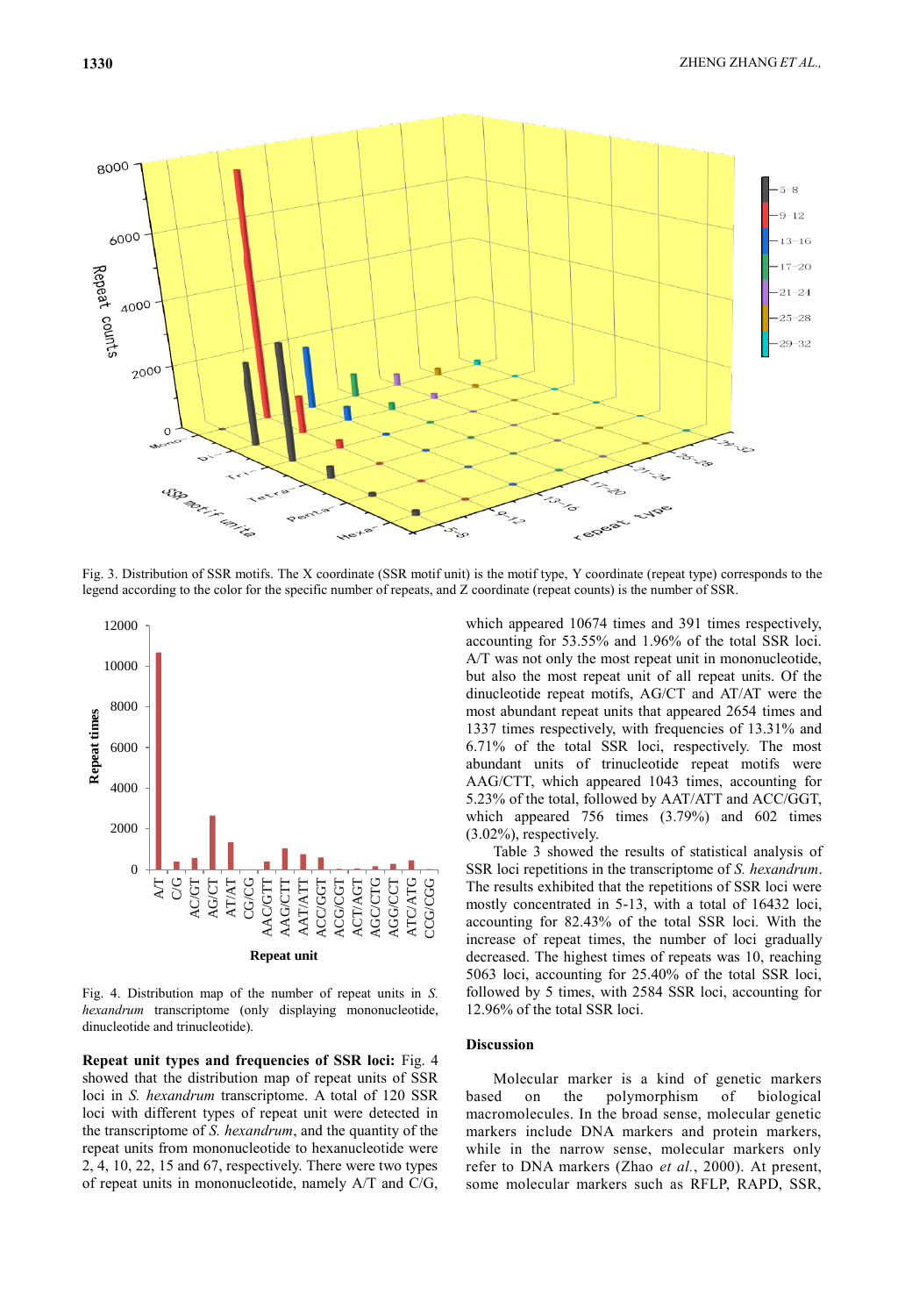ISSR, AFLP, SNP were commonly used in study. SSR markers have the advantages of wide distribution, rich polymorphism, good repeatability, convenient detection and stable detection results. The traditional SSR marker technology is to study the expression and function of genes at the genome level, and the cost of research is expensive. With the development of highthroughput sequencing technology, using RNA-Seq to obtain transcripts of certain tissues or organs of a species under a certain growth state not only reduces the cost of research, but also provides a platform for the development and utilization of molecular markers for species that lack genomic information (Yao *et al.*, 2019). At present, there are more and more studies on SSR analysis based on transcriptome data, which has been widely used in traditional Chinese medicine, horticultural crops, economic animals and other fields. In a word, RNA-Seq provides a new research method

for SSR analysis. This study was based on second-generation transcriptome sequencing technology to analyze SSR loci of different provenances of *S. hexandrum*. Among the 75245 Unigenes, 19934 SSR loci were detected on 14809 Unigenes, and the occurrence rate of SSR (the ratio of SSR loci to total Unigenes) was 26.49%, which was higher than that of some important medicinal plants, such as *Forsythia suspense* (25.15%) (Wang *et al.*, 2015), *Sambucus nigra* (24.87%) (Yao *et al*., 2019), *Gleditsia sinensis* (20.72%) (Lin *et al*., 2017), *Camellia fascicularis*  (19.63%) (Ye *et al*., 2019), *Sophora flavescens* (16.23%) (Zhang *et al*., 2019), *Eucommia ulmoides* (11.85%) (Feng *et al*., 2016), *Psammosilene tunicoides* (8.54%) (Ye *et al*., 2019), *Houttuynia cordata* Thunb (7.51%) (Lin *et al*., 2014), Blackberry (5.33%) (Li *et al*., 2016). However, it was lower than that of other medicinal plants such as *Xanthoceras sorbifolia* (27.81%) (Dong *et al*., 2019), *Cordyceps sinensis* (34.99%) (Zhang *et al*., 2019), *Magnolia officinalis* (52.75%) (Dai *et al*., 2017). Transcriptome sequencing is divided into first-generation sequencing, second-generation sequencing and thirdgeneration sequencing. There are also many kinds of sequencing instruments. The difference in the occurrence rate of SSR loci may be due to the differences in transcriptome sequencing technologies and platforms, SSR determination parameters and software types, or it may be related to the differences and specificity of genetic characteristics among species.

By consulting a large number of recent literatures, it was found that the dominant repeat motifs of most medicinal plants were mononucleotide, dinucleotide and trinucleotide. In this study, the dominant repeat motif was mononucleotide, followed by dinucleotide and trinucleotide, accounting for 55.51%, 22.87% and 19.02% of the total SSR loci, respectively, which was consistent with the research results of *Eleutherococcus senticosus* (Li *et al.*, 2019), *Sambucus nigra* (Yao *et al.*, 2019), *Gleditsia sinensis* (Lin *et al*., 2017) and *Eucommia ulmoides* (Feng *et al.*, 2016), but the proportion of mononucleotide, dinucleotide and trinucleotide was different. However, although the dominant motifs of

*Prunella vulgaris* were mononucleotide, dinucleotide and trinucleotide, dinucleotide accounted for the largest proportion of repeat motifs, followed by mononucleotide and trinucleotide (Wang *et al.*, 2018). The dominant motifs of *Camellia fascicularis* (Ye *et al*., 2019), *Psammosilene tunicoides* (Ye *et al*., 2019), *Platycodon grandiflorum* (Kim *et al*., 2015) and *Coriandrum sativum* L. (Tulsani *et al*., 2019) were dinucleotide and trinucleotide. Blackberry took mononucleotide and trinucleotide as the dominant motifs (Li *et al*., 2016). In addition, among the SSR loci in the transcriptome of *S. hexandrum*, the number of repeats of A/T was the most abundant, accounting for 53.55% of the total number of SSR loci, which was the dominant repeat unit, followed by AG/CT, AT/AT and AAG/CTT, accounting for 13.31%, 6.71% and 5.23%, respectively. The dominant repeat units of *Eleutherococcus senticosus* (Li *et al.*, 2019), *Prunella vulgaris* (Wang *et al*., 2018), *Sophora flavescens* (Zhang *et al*., 2019), *Sambucus nigra* (Yao *et al*., 2019), *Gleditsia sinensis* (Lin *et al*., 2017), *Eucommia ulmoides* (Feng *et al*., 2016), *Houttuynia cordata* Thunb (Lin *et al*., 2014), BlackBerry (Li *et al*., 2016) and *Magnolia officinalis* (Dai *et al*., 2017) were very similar to *S. hexandrum*, However, the dominant repeat units of *Camellia fascicularis* (Ye *et al*., 2019), *Psammosilene tunicoides* (Ye *et al.*, 2019) and *Cordyceps sinensis* (Zhang *et al.*, 2019) were quite different from *S. hexandrum*. The causes of these phenomena may be related to the minimum number of repeats set in the SSR analysis software, as well as the growth environment of the species and the inherent genetic factors.

The repetitions of SSR loci of *S. hexandrum* were mostly concentrated in 5-13, accounting for 82.43% of the total SSR loci, with 10 times being the most frequent, followed by 5 times, accounting for 25.40% and 12.96% of the total SSR loci, respectively. Similarly, the repetitions of SSR loci in *Eucommia ulmoides* (Feng *et al*., 2016), *Magnolia officinalis* (Dai *et al*., 2017) and BlackBerry (Li *et al*., 2016) were also 10 times as the maximum, and the repetitions of SSR loci in most medicinal plants were within 5-13 times, but the maximum repeat times were different. For example, the maximum number of repeats of *Psammosilene tunicoides* (Ye *et al*., 2019) was 5, followed by 6, accounting for 28.95% and 26.68% of the total SSR loci, respectively. The maximum number of repeats of *Prunella vulgaris* (Wang *et al*., 2018), *Camellia fascicularis* (Ye *et al*., 2019) were 6 times. Although there were some differences in the concentration range of repetitions and the maximum number of repeats, the number of SSR loci in these medicinal plants decreased with the increase of repetitions. The reason why the number of SSR repetitions has changed is that the SSR sequence may be affected by selection pressure in the process of evolution, which makes SSR sequence slip in the process of replication and cause the original sequence length to increase (Sia *et al.*, 1997; Tóth *et al*., 2000). Changes in the number of repetitions may lead to gene mutations, which is a noteworthy point in the genetic evolution of species (Meng *et al*., 2019).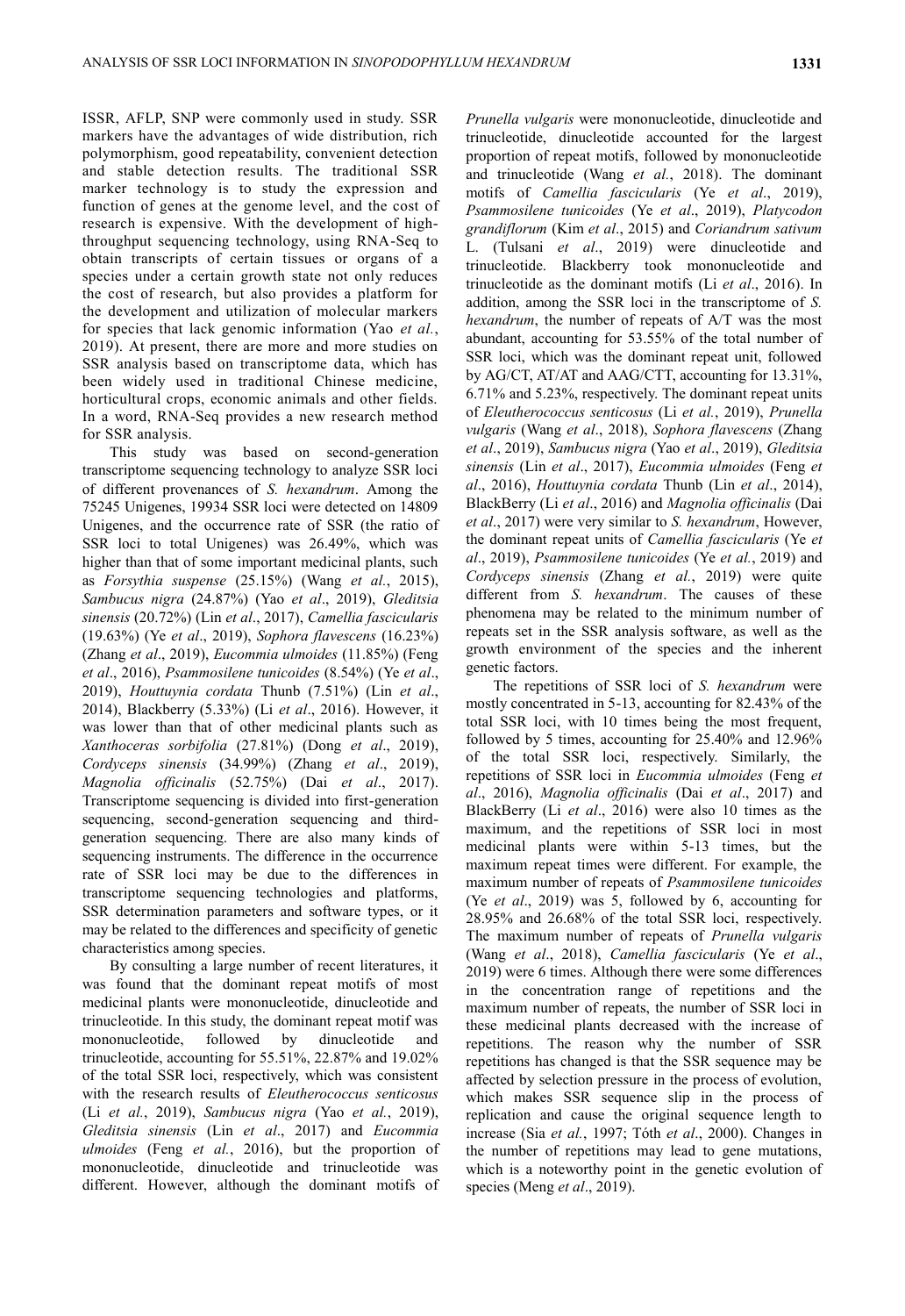### **Conclusions**

The study used high-throughput sequencing technology to analysis the transcriptome sequence of *S. hexandrum* germplasm resources from Gansu, Shaanxi and Tibet. SSR analysis was carried out based on the sequencing data, which obtained a batch of mediumlevel SSR loci. In the follow-up research work, excellent genes can be excavated, SSR primers can be designed and the SSR molecular markers can be exploited based on the data of the present research. Furthermore, the genetic map can be constructed by inductive statistics of the distribution of SSR loci in this study. The results can facilitate the genetic diversity study, systematic differentiation analysis, development of effective molecular markers, and directional breeding, possessing a great significance for the innovative, development and rational protection of *S. hexandrum* resources.

#### **Acknowledgments**

The authors acknowledge the Projects for National Natural Science Foundation of China (Nos. 81803659 and 31902129) and the Programs of Doctoral Scientific Research Start-up Foundation of Henan University of Science and Technology (Nos. 13480075 and 13480019). The authors also thank other colleagues in the same laboratory for helpful comments on the manuscript.

#### **References**

- Anonymous. 2011. Editorial Committee of Flora of China. *Flora of China*. Vol: 19. Science Press, Beijing; Missouri Botanical Garden Press, St. Louis.
- Ayres, D.C. and L.C. Kee. 1976. Lignans and related phenols. Part XV. Remote substituent effects on the rates and products of some reactions of aryltetrahydronaphthalenes. *J. Chem. Soc., Perkin Trans.*, 1, 8: 832-836.
- Canel, C., F.E. Dayan, M. Ganzera, A. Rimando, C. Burandt, I. Khan and R.M. Moraes. 2001. High yield of podophyllotoxin from leaves of *Podophyllum peltatum* by in situ conversion of podophylotoxin 4-O-β-Dglucopyranoside. *Planta Med*., 67: 97-99.
- Chen, D.X., J.F. Zhao, X. Liu, C.H. Wang and G.Y. Zhong. 2013. Genetic diversity and genetic structure of endangered wild *Sinopodophyllum emodi* by start codon targeted polymorphism. *China J. Chin. Mater. Med*., 38: 278-283.
- Dai, J., X.D. Shi, Y.X. Gu, Y.Z. Sheng and G.Q. Zhuang. 2017. Development and function analysis of SSR molecular markers in *Magnolia officinalis* transcriptome. *Chin. Tradit. Herb. Drugs.*, 48: 2726-2732.
- Dong, X., C.J. Ruan, L.R. Liu, R. Yan, P. Han and Y. Pang. 2019. Development of SSR markers for target genes in *Xanthoceras sorbifolia* based on high throughput RNA-seq technology. *Mol. Plant Breed.*, 17: 2943-2949.
- Feng, Y.Z., F.D. Li, Q.Q. Wei, W.J. Mo, L. Wang, D.G. Huang and J.M. Fu. 2016. Microsatellites characteristics of transcriptomic sequences from *Eucommia ulmoides* Oliv. based on RNA-Seq. *J. China Agric. Univ.*, 21: 68-79.
- Fu, L.G. 1991. *Red Book of Chinese*. Science press, Beijing. Giri, A. and M.L. Narasu. 2000. Production of podophyllotoxin from *Podophyllum hexandrum*: A potential natural product for clinically useful anticancer drugs. *Cytotechnology*, 34: 17-26.
- Grabherr, M.G., B.J. Haas, M. Yassour, J.Z. Levin, D.A. Thompson, I. Amit, X. Adiconis, L. Fan, R. Raychowdhury and Q. Zeng. 2011. Full-length transcriptome assembly from RNA-Seq data without a reference genome. *Nat. Biotechnol.*, 29: 644-652.
- Holthuis, J.J.M. 1988. Etoposide and teniposide. Bioanalysis, metabolism and clinical pharmacokinetics. *Pharm. Weekbl. Sci.*, 10: 101-116.
- Imbert, T.F. 1998. Discovery of podophyllotoxins. *Biochimie*, 80: 207-222.
- Jia, Y., J.Q. Bai, M.L. Liu, Z.F. Jiang, Y. Wu, M.F. Fang and Z.H. Li. 2019. Transcriptome analysis of the endangered *Notopterygium incisum*: Cold-tolerance gene discovery and identification of EST-SSR and SNP markers. *Plant Diver.*, 41: 1-6.
- Kamil, W.M. and P.M. Dewick. 1986. Biosynthetic relationship of aryltetralin lactone lignans to dibenzylbutyrolactone lignans. *Phytochemistry*, 25: 2093-2102.
- Kim, H.J., J.S. Jung, M.S. Kim, J.M. Lee and I. Yeam. 2015. Molecular marker development and genetic diversity exploration by RNA-seq in *Platycodon grandiflorum*. *Genome*, 58(10): 441-451.
- Lau, W. and E.S. Sattely. 2015. Six enzymes from mayapple that complete the biosynthetic pathway to the etoposide aglycone. *Science*, 349: 1224-1228.
- Li, W.L., C.H. Zhang, H.Y. Yang, W.L. Wu and L.F. Lyu. 2016. SSR marker information mining in blackberry from transcriptome sequences. *Acta Hort.,* 1133: 97-102.
- Li, X.R., J. Ding, R. Chengjiang, Y. Zhou and S. Yang. 2019. Development of SSR Markers of Target-Genes in *Eleutherococcus senticosus* by RNA-seq Technology. *Mol. Plant Breed.*, 17: 4722-4728.
- Lin, F.R., J.L. Xing, Y.Q. Meng, P. Huang and Y.Q. Zheng. 2017. Development and assessment of EST-SSR for *Gleditsia sinensis* Lam*.* based on transcriptome sequences. *J. Plant Genet. Res.*, 18: 148-154.
- Lin, W., S. Li, S. Liu, A. He, W. Dan, W. Jie, Y. Tang and X. Wu. 2014. Transcriptome analysis of *Houttuynia cordata*  Thunb. by illumina paired-end rna sequencing and SSR marker discovery. *Plos One*, 9: e84105.
- Meng, W., Y.L. Jiang, L. Zhang, T.Y. Yang and J.G. Zhou. 2019. SSR loci information analysis in the transcriptome of Burbot (*Lota lota*) based on RNA-seq. *Freshw. Fish.*, 49: 10-14.
- Moraes, R.M., H. Lata, E. Bedir, M. Maqbool, K. Cushman, J. Janick and A. Whipkey. 2002. The American Mayapple and its potential for podophyllotoxin production. In: (Eds.): Janick, J. and A*.* Whipkey. *Trends in New Crops and New uses*. ASHS Press, Alexandria, VA, pp. 527-532.
- Mortensen, G.L. and H.K. Larsen. 2010. The quality of life of patients with genital warts: a qualitative study. *BMC Public Health*, 10: 113-140.
- Nandagopal, K., M. Halder, B. Dash, S. Nayak and S. Jha. 2017. Biotechnological approaches for production of anticancerous compounds resveratrol, podophyllotoxin and zerumbone. *Curr. Med. Chem.*, 24: 4693-4717.
- Ou, D.D., G. Zhao, Y. He, P. Wang, Z. Xu, H. Kong, J. Zhang and Y. Xu. 2019. Genetic analysis and gene mapping for melon rind color. *Chin. Agric. Sci. Bull.*, 13: 70-75.
- Rickard-Bon, S.E. and L.U. Thompson. 2003. The role of flaxseed lignans in hormone-dependent and independent cancer. In: (Eds.): Muir, A.D. and N.D. Westcott. *Flax, the genus Linum*. Taylor and Francis Inc, London, pp. 181-203.
- Sa, K.J., E.L. Su, I.Y. Choi, K.C. Park and K.L. Ju. 2019. Development and characterization of new microsatellite markers for *Perilla frutescens* (L.) Britton. *Amer. J. Plant Sci.*, 10: 1623-1630.